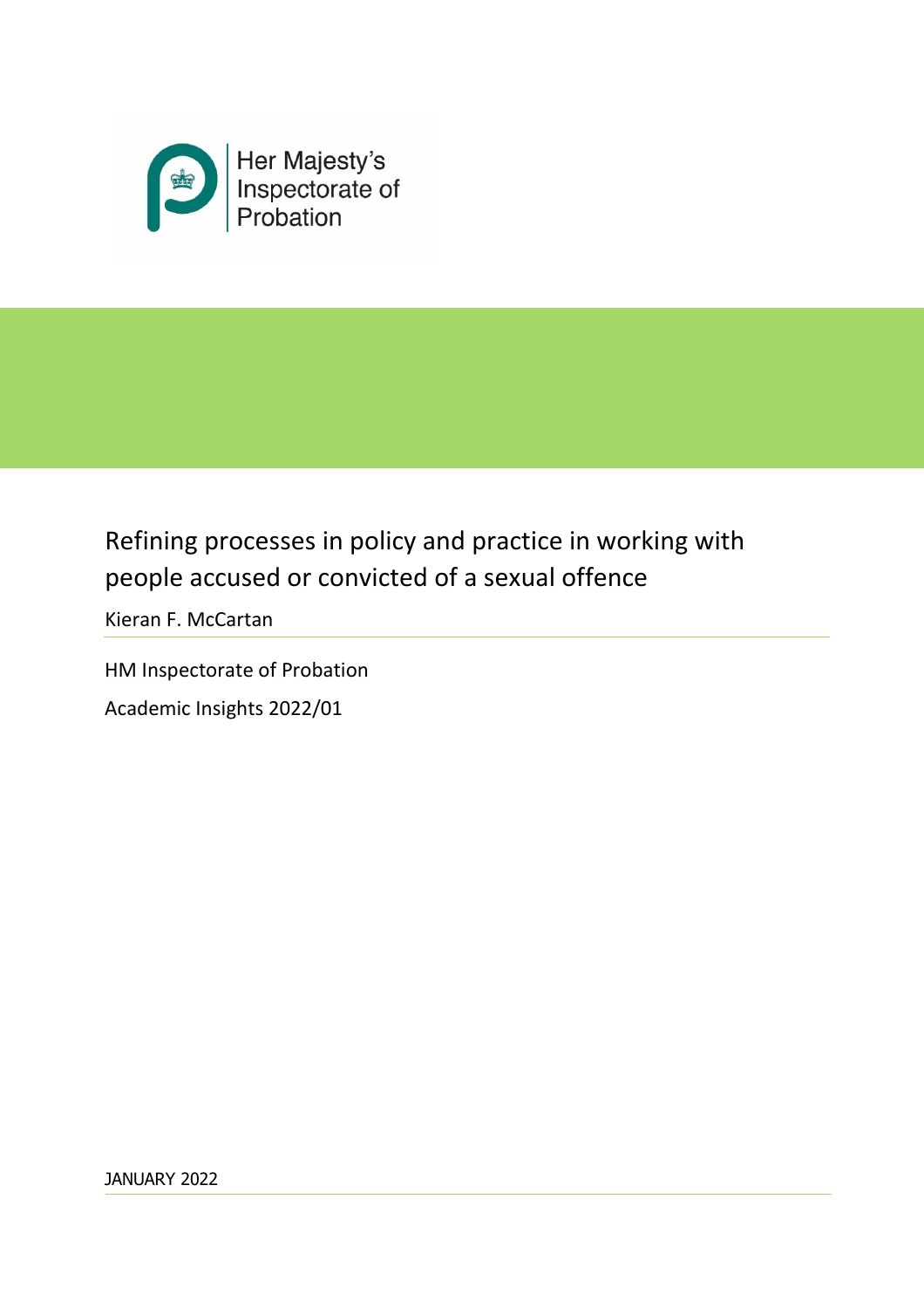## **Contents**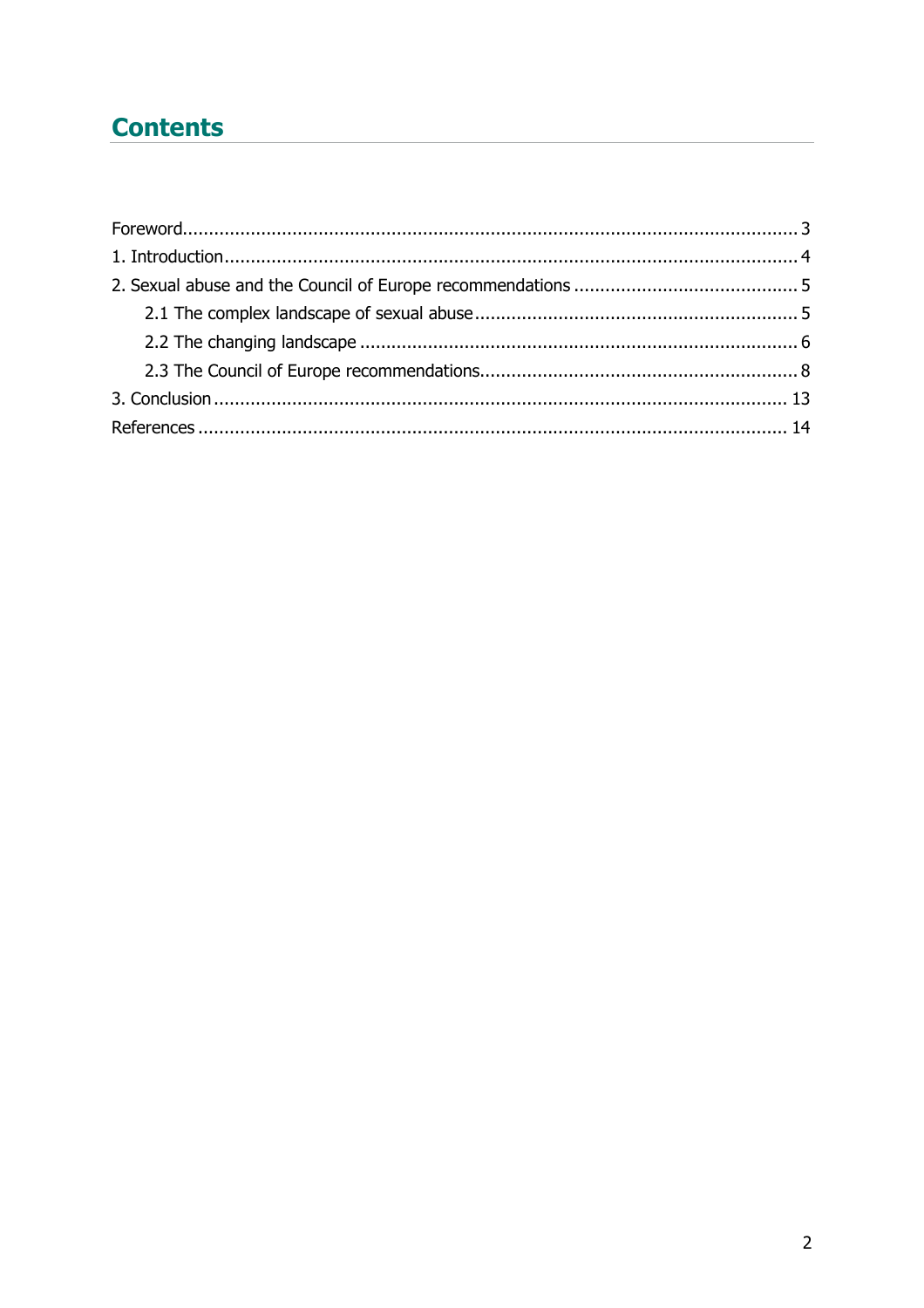### **Foreword**

HM Inspectorate of Probation is committed to reviewing, developing and promoting the evidence base for high-quality probation and youth offending services. Academic Insights are aimed at all those with an interest in the evidence base. We commission leading academics to present their views on specific topics, assisting with informed debate and aiding understanding of what helps and what hinders probation and youth offending services.

This report was kindly produced by Kieran McCartan, summarising the new Council of Europe recommendations on the assessment, treatment and reintegration of people accused or convicted of a sexual offence. The paper outlines the current landscape on sexual abuse research, its evolving nature, the challenges faced, and how the recommendations align to current thinking about desistance, life course perspectives, trauma-informed practice, Epidemiological Criminology (EpiCrim) approaches, strengths-based models, restorative justice, professional practice, and community inclusion. The importance of a holistic, rounded, person-centred, multi-agency approach is highlighted, with individuals being offered interventions that are fit for purpose. To support professional practice, the need for continual training and support for staff is also emphasised. Crucially, the adoption of a more evidence-informed and structured approach to managing people accused or convicted of a sexual offence will support reductions in offending and reoffending, and provide the necessary tools to improve, and maintain, public protection.

 $x^{\prime}$   $\sim$   $\sim$ 

**Dr Robin Moore** Head of Research

#### **Author profile**

**Dr Kieran McCartan** is a Professor of Criminology at the University of the West of England in Bristol, an Adjunct Professor at the Queensland University of Technology in Brisbane, and a Visiting Research Fellow at the University of Huddersfield. He has a track record of public, academic, and professional engagement on criminological issues, including the origins and causes of sex offending, and societal responses to sex offenders. Professor McCartan is the international representative on the Association for the Treatment of Sexual Abusers board, the Conference Chair of National Organisation for the Treatment of Abuse, Chair of the Confederation of European Probation working group on sexual offences, Research chair of Circles Europe, Deputy chair of Circles South West, a member of the ethics committee of Bravehearts, and has advised the Council of Europe, New Zealand Police, Bravehearts, as well as the Department of the Prime Minister and Cabinet, Australia.

**The views expressed in this publication do not necessarily reflect the policy position of HM Inspectorate of Probation.**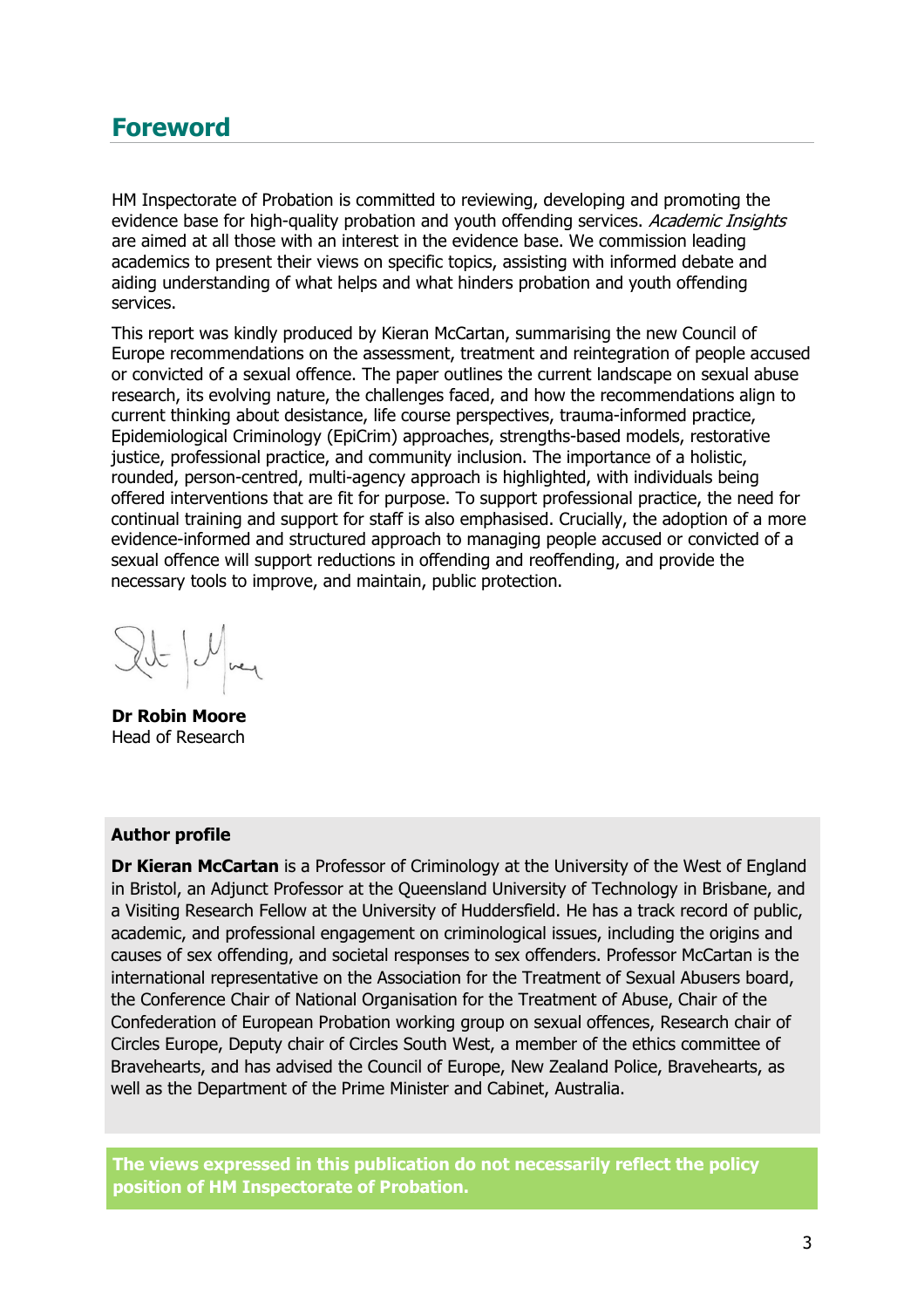## **1. Introduction**

Sexual offending is a commonplace occurrence in modern society with research indicating that a significant cross section of the global population, but particularity women and girls, are impacted by sexual abuse, directly or indirectly, at some point in their lives (World Health Organisation, 2021; Dworkin, Krahe and Zinzow, 2021). Consequently, preventing and responding to sexual abuse is a central concern of society, with governments and related bodies publicly committing to tackling the issue.

However, ending sexual violence is not as straightforward as it sounds as it is a complex and multifaceted area with many drivers, large amounts of research which can sometimes be conflicting, and the social as well as political dialogue that surrounds it. It is an everevolving landscape, and the challenges faced in preventing and responding to sexual abuse are even more evident when we start to think transnationally about the relevant issues.

This Academic Insights paper will focus on the new Council of Europe recommendations on the assessment, treatment and reintegration of people accused or convicted of a sexual offence. The paper will outline the current landscape on sexual abuse research, the challenges that it faces, its evolving nature, and how the recommendations are a response to this.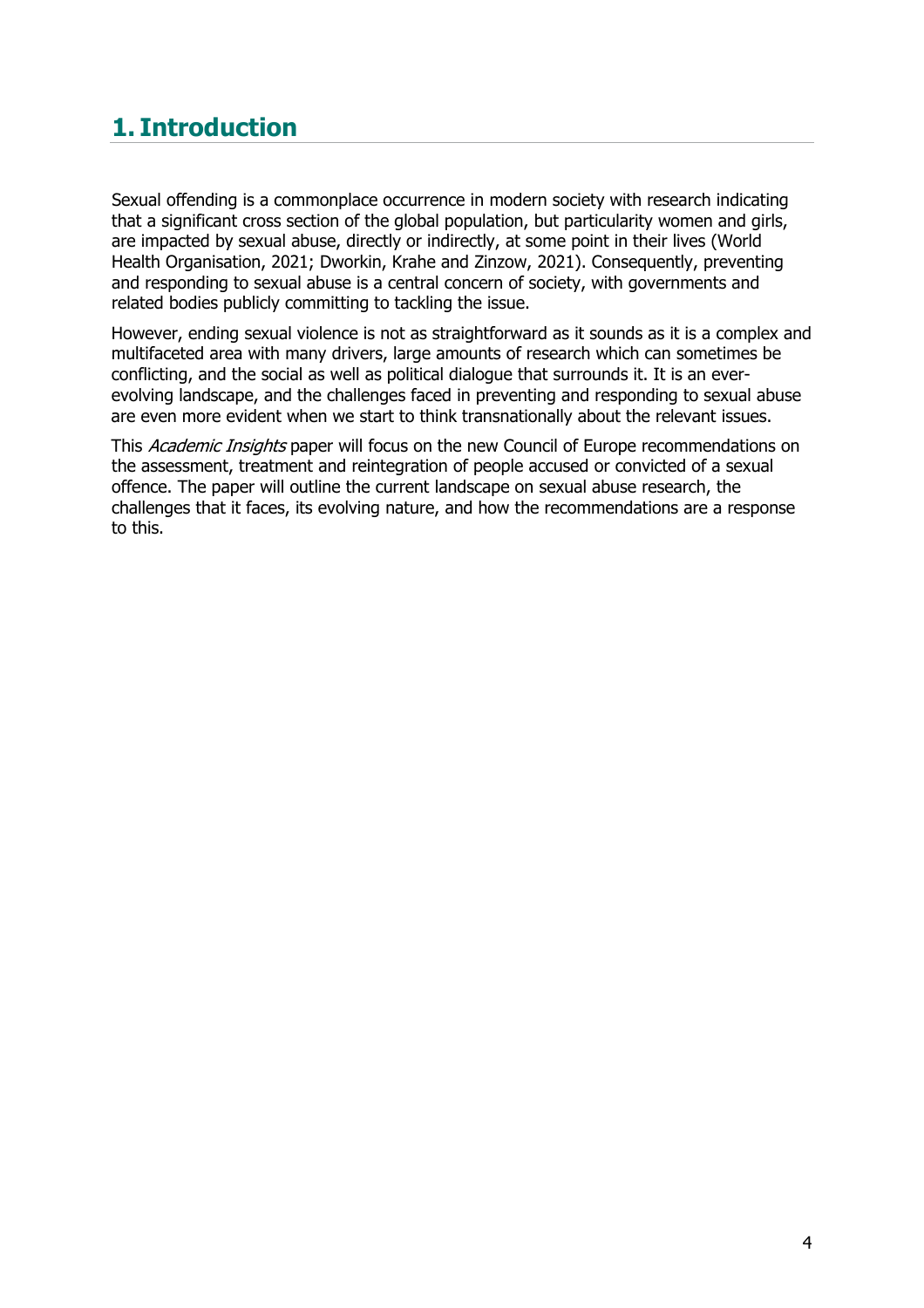### **2. Sexual abuse and the Council of Europe recommendations**

Sexual abuse is a global issue and a research area covering varying disciplines  $(i.e.,$ psychology, sociology, criminology, social work, and policy studies etc) and areas of professional practice (i.e., psychology, police, prisons, probation, victim services, youth services, and the charitable sector etc), with the aim of reaching a common understanding and developing a bespoke, allied approach. Responding to sexual abuse needs a coordinated effort, recognising the competing voices, views, evidence and practices.

#### **2.1 The complex landscape of sexual abuse**

Sexual abuse has individual, interpersonal, community and societal levels (McCartan and Kemshall, 2021). It impacts every level of the socio-ecological model and interplays across them. This means that it is as much about the actions and behaviours of individuals as it is about cultural beliefs and attitudes, and the ways that our communities frame and respond to the issue as well as how we consider it within all our relationships and interactions. One consequence is that the challenge of responding to sexual abuse may seem too large to respond to as it is everyone's issue while being no-one's responsibility.

#### **Figure 1: Socio-ecological model and sexual abuse**



The reality of what this means though is that we as individuals and as communities need to come together to change the approach to sexual abuse in the UK, and internationally, so that it is fit for purpose and tangible. We need to consider several different areas in doing so, recognising the complex, intertwined and competing interests.

In respect to sexual abuse, there are several significant issues and topics that need to be considered, including the following:

- definitions of sexual crimes
- sentencing of sexual offences (including the length of sentence)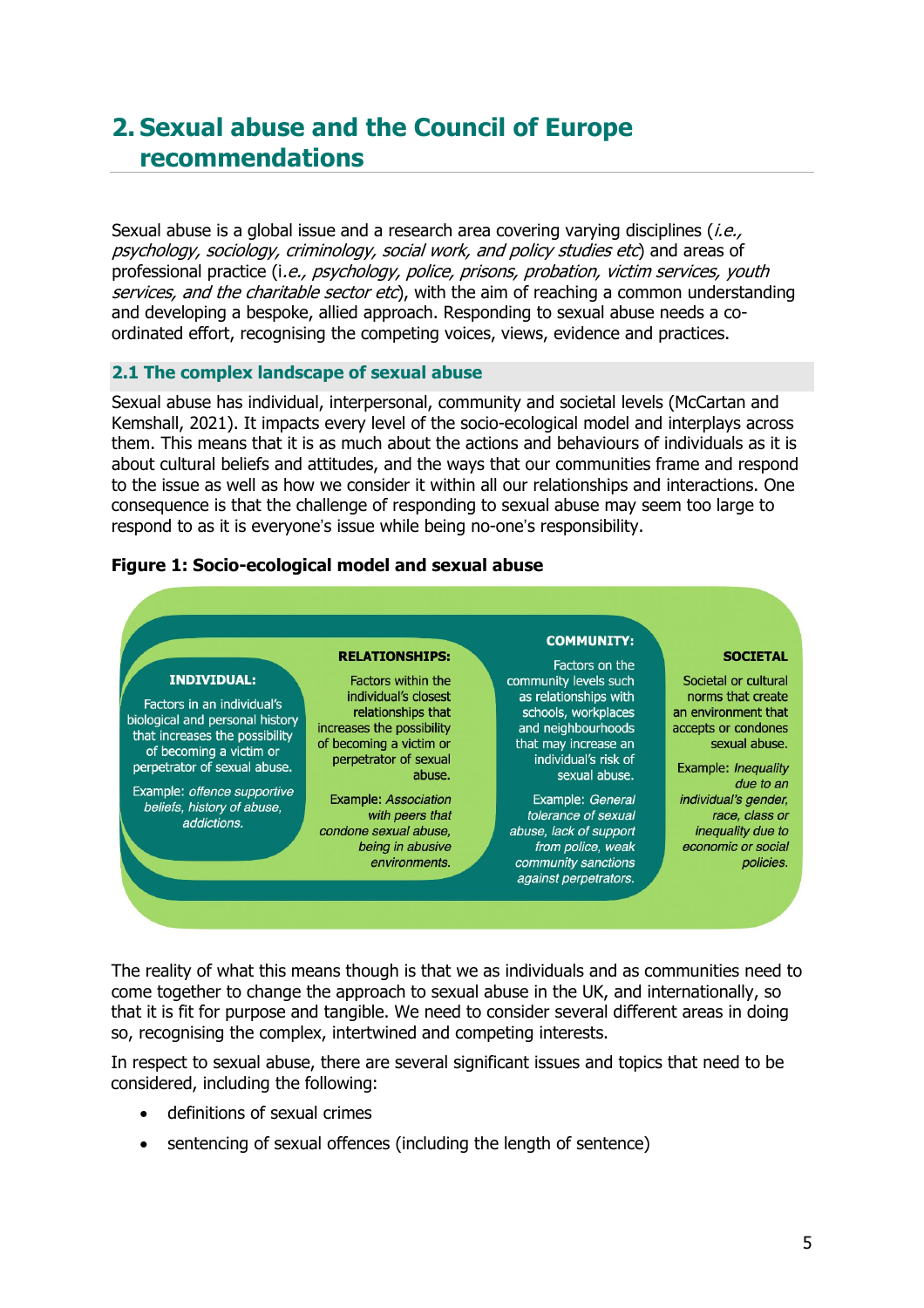- reporting, recording, and sentencing of sexual abuse (the challenges of reporting to the police, police referrals to the CPS, the court processes, and legal outcomes)
- victim support (including how victims are treated and supported by the criminal justice system)
- the assessment, treatment and the reintegration of people convicted of a sexual offence (the assessment tools that are used; the balance between professional judgement and actuarial tools; whether current treatment programmes work and how they relate to risk levels and risk management strategies)
- public and media understandings of and responses to sexual abuse (media and community narratives around sexual abuse, whether they are realistic and/or evidence based, and how these feed into trust in the system and community management).

#### **2.2 The changing landscape**

In recent years, there have been several significant theoretical, empirical and practice shifts in the way that we understand as well as respond to sexual abuse. These shifts feed into practices and policies linked to treatment, public protection, and risk management.

Theories of desistance (Kemshall, 2021; Wong and Horan, 2021; Maruna and Mann, 2019) have continually fed into our thinking about individuals 'journeys in and out of crime, and offending behaviour (Harris, 2021; McCartan and Richards, 2021). We have also seen increased conversations about the relationship between desistance and risk management (Kemshall, 2021; Harris, 2021) as well as desistance and harm reduction (Maruna and Mann, 2019; McCartan and Richards, 2021; McCartan and Kemshall, 2021). These discussions help us recognise that desistance is a journey that is situated within a life course framework and that time is required to help people move out of crime. This also means that understanding the causes of sexual abuse, whether it be past trauma, personality, social experiences, biological causes, and/or mental health (McCartan, 2020; Proulx, Cortoni, Craig and Latourneau, 2020) is essential, as it is important to understand the causes of criminality to help individuals understand and stop their offending in the future. Additionally, understanding the causes of offending behaviour allows us to plan and develop early intervention, or prevention, strategies to stop offending before it occurs. Taking a life course approach is important as it emphasises the need to balance punishment and rehabilitation in working with people convicted of a sexual offence that is rooted in a rounded, holistic approach, reflecting current multi-disciplinary approaches in HM Prison & Probation Service and the bio-psychosocial approach (HM Inspectorate of Probation, 2019).

One clear example of this is the use of recovery capital as a way of embodying a rounded approach to understand desistance and a model to reduce reoffending (i.e., the greater levels of positive, pro-social recovery capital you have, the more likely you are to desist from offending and reintegrate; Hennessy, 2017), encompassing social, cultural, physical and human capital (McCartan and Kemshall, 2019). A recent expansion to the recovery capital model emphasises the importance of good professional practice in the criminal justice system (Best, Hamilton and Hill, 2021), reinforcing research on the impact of professional practice as a success factor in the treatment of people who have committed a sexual offence (Gannon, Oliver, Mallion and James, 2019). The role of professional practice is also evident in emerging debates about the role of rehabilitation in prison and changing policy and practices in rehabilitative culture, especially in prison with people who have been convicted of a violent and sexual offence (Blagden, Winder, Hocken, Lievesley, Banyard and Elliott, 2019).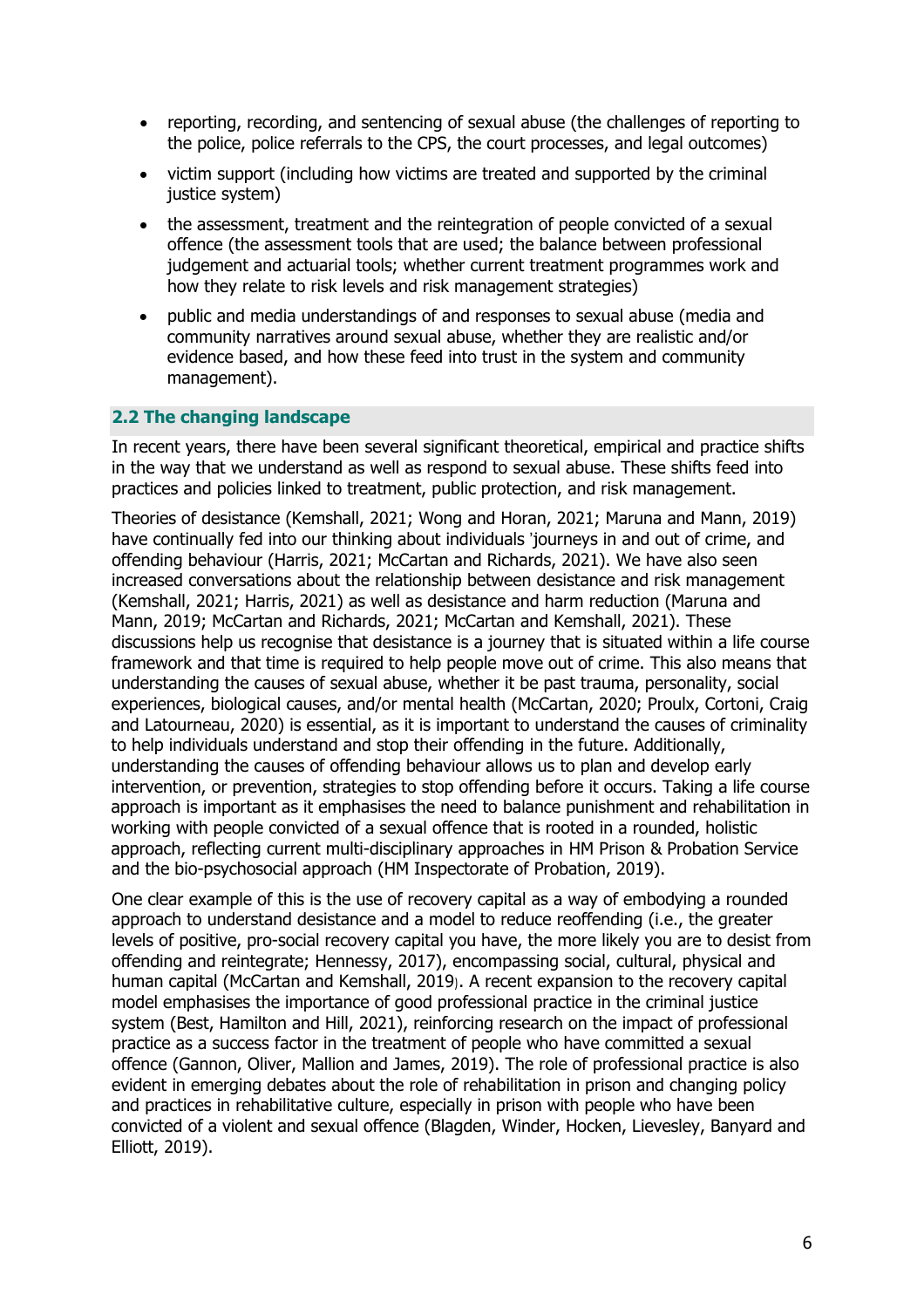The increased focus on developmental and life course perspectives coupled with traumainformed care, service user experience and desistance models has coincided with a growing recognition that there are accompanying health and wellbeing issues, both in terms of causes and outcomes (Akers and Lanier, 2009; Lainer, 2010; Lanier and Henry, 2010) which is embodied in Epidemiological Criminology (EpiCrim) (Lainer, 2010; McCartan and Kemshall, 2019, 2021; McCartan and Richards; 2021). An EpiCrim approach to understanding sexual abuse is important as it allows for a multi-disciplinary approach that ties together existing and emerging theories of sexual offending in a way that opens funding opportunities, practice conversations, and policy developments beyond criminal justice (i.e., health, education, social care etc).



### **Figure 2: The Epidemiological criminology framework (Lainer, 2010)**

One of the most significant practice and policy conversations opened by EpiCrim is the prevention of sexual abuse. Research and practice on the prevention of sexual abuse is well established in policy and practice circles, but the evidence base needs development and expansion, with many studies being small scale and preliminary, although they show promise (McCartan, Uzieblo and Smid, 2021). An EpiCrim approach suggests that crime, including sexual offending, can be prevented and that there are four stages of prevention that tie to different stages of the offending cycle (pre, early stages, and post) and link into different stages of the socio-ecological model (McCartan and Kemshall, 2021; McCartan and Richards, 2021). These stages are (McCartan and Kemshall, 2021):

- **primary** (broad-based interventions to prevent sexual abuse and/or victimisation taking place)
- **secondary** (early detection of sexually abusive behaviour, or potential for sexually abusive behaviour)
- **tertiary** (responding to perpetration and victimisation)
- **quaternary** (ongoing, supportive interventions that streamline criminal justice responses to reduce risk of sexual offending).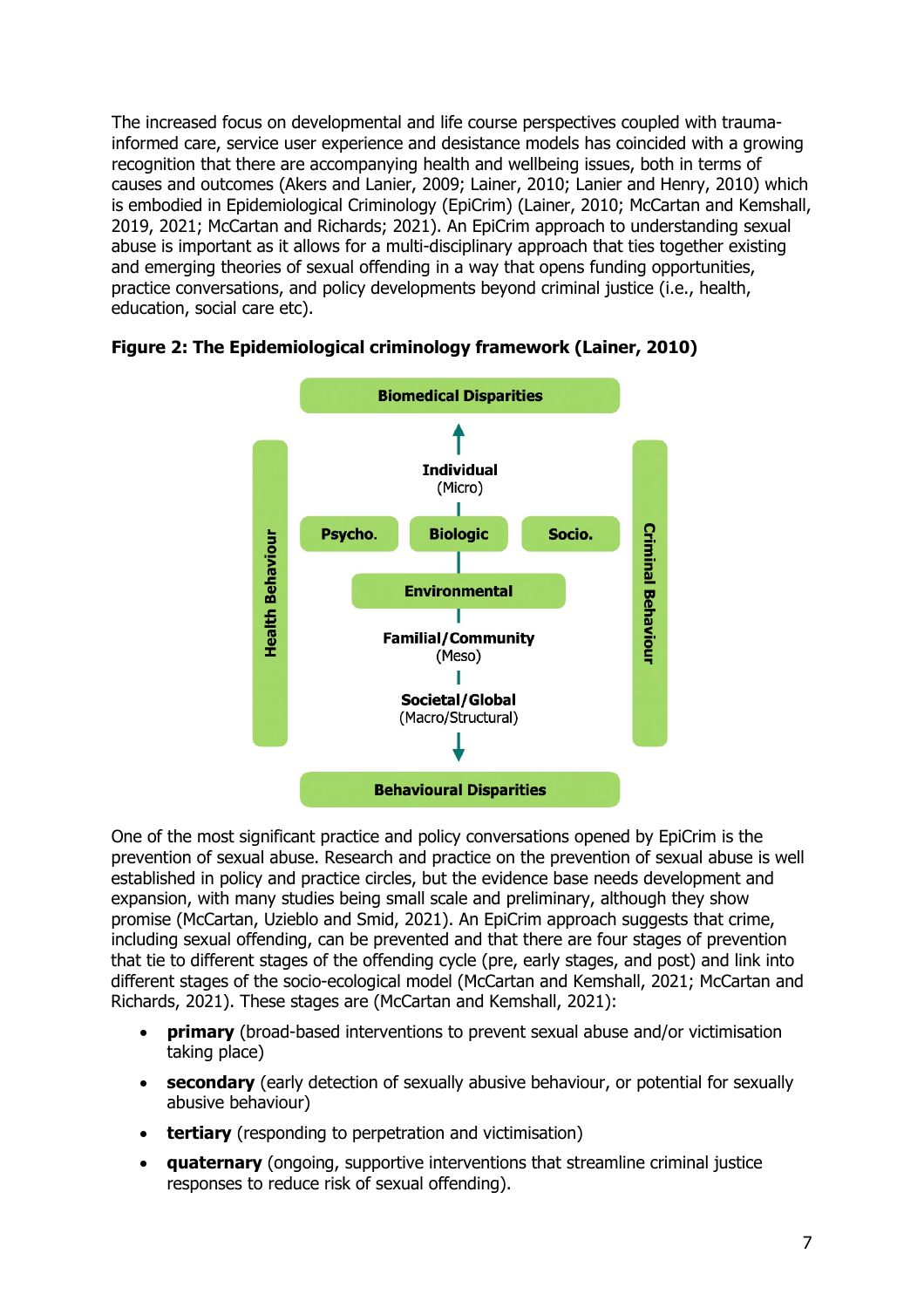

### **Figure 3: Continuum of sexual offending prevention (McCartan and Kemshall, 2021)**

This changing landscape of preventing and responding to sexual abuse opens opportunities to create bespoke policies and practices that can support victims, reduce offending (as well as reoffending), and develop fit for purpose treatment and risk management strategies.

#### **2.3 The Council of Europe recommendations**

#### **The context of the recommendations**

As indicated previously, sexual abuse is a commonplace international and transnational offence. Consequently, it is important that governments and international, as well as transnational, bodies have insights, evidence, and evidence-based policies in response to it.

The Council of Europe is an important transnational body which is comprised of 47 member states, covering the European Union, European Commission, and other broader European countries (for more information, see Council of Europe, 2021). It is important to state that although the UK has left the European Union, it has not left the Council of Europe (for more information, see European Commission, 2020). Given the extent of sexual violence across the Council of Europe geographical footprint and its links to related social justice, equality, child protection, and safeguarding agendas, it was felt that this was a significant issue for the Council to address. As such, the Committee for Penological Co-operation (PC-CP) invited McCartan and Fuglestved to present on the nature, scale, and impact of sexual abuse in early 2018. In the conversations and meetings that followed it became clear that there was a great degree of international variability in the policies and procedures surrounding the assessment, treatment and integration of people convicted of a sexual offence back into the community, which raised several concerns and debates for the PC-CP because of the impact that it could have on criminal justice responses in the Council of Europe area. The PC-CP decided that a series of recommendations based on research and good professional practice, as well as new and existing policy, was required.

In developing the recommendations, the PC-CP felt that it was important to focus on processes required in responding to sexual abuse rather than definitions of sexual abuse or the related offences as well as sentences. One of the main reasons for not focusing on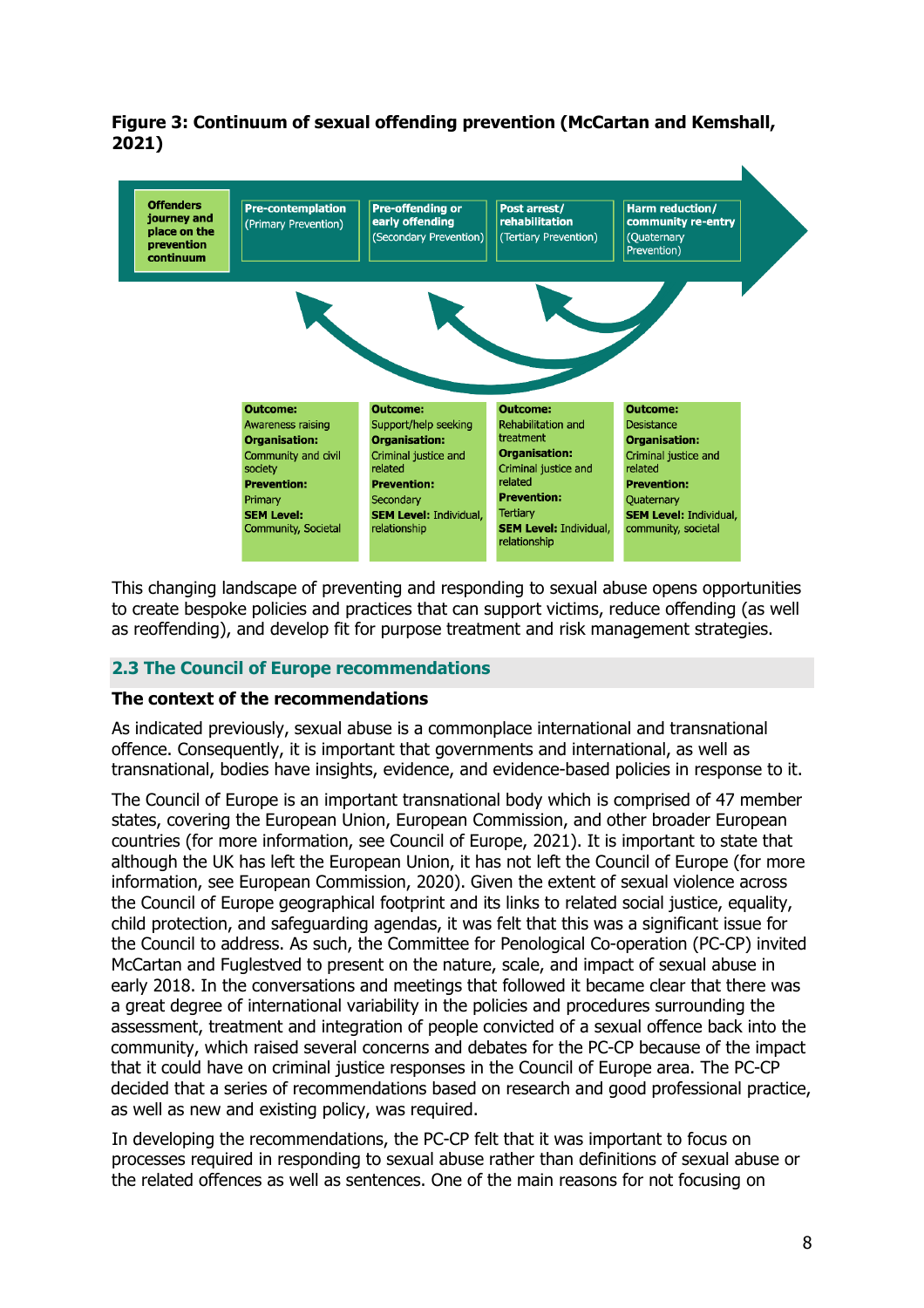definitions of sexual offending and related laws was because they were so variable from country to country, as well as from legal judication to legal jurisdiction (meaning that they could change between different parts of the same country, for instance, Belgium). By developing recommendations based around the processes of what should be done with people accused and convicted of a sexual offence, it meant that we could focus on professional practice, the service user experience, community safeguarding, and public protection from a practical point of view.<sup>[1](#page-8-0)</sup>

### **The overarching principles**

The recommendations are founded on several clear basic principles that are very much in line with current thinking about trauma-informed practice, EpiCrim approaches, strengths-based models, restorative justice and community inclusion. It was important to the authors that the document be evidenced-based and reflective of good professional working.

- **Risk levels and risk management**: People accused and convicted of a sexual offence should be worked with in line with the risk that they pose – different levels of risk require different responses and procedures. It is the risk that the person poses that needs to be considered and not the actual offence that they have committed. In thinking about risk and response, we need to look beyond the offence.
- **Person-centred approach**: The assessment, treatment and integration of people accused or convicted of a sexual offence should take place in a person-centred fashion that considers the risk, needs, and requirements of that person. A holistic, rounded approach is required, with individuals being offered interventions that are fit for purpose. People accused and/or convicted of a sexual offence should be worked with in a comprehensive manner, which takes account of behavioural, social, psychological and health factors. Additionally, this approach reinforces the need for a balance between punishment and rehabilitation in prison and probation, and what that means for public protection.
- **Professional practice:** The recommendations recognise the need to train and support professionals who work with people accused and/or convicted of a sexual offence so that they are best able to assist them in their rehabilitation and community integration, while holding them accountable for their behaviours. The support and work should be ongoing.
- **Multi‑disciplinary approaches**: The recommendations recognise that a multiagency approach is the most effective in responding to complex social issues and needs, such as sexual violence. The recommendations stipulate that a balanced approach needs to be taken to working with people accused or convicted of a sexual offence, with statutory and non-statutory organisations being part of the process, sharing information freely, and working in partnership. The multi-agency approach

<span id="page-8-0"></span><sup>&</sup>lt;sup>1</sup> The Recommendation was drafted by the Council for Penological Co-operation (PC-CP) between 2019 and 2020 assisted by three Scientific Experts: Dr Kieran McCartan, Professor in Criminology, Department of Health & Social Sciences, University of the West of England (United Kingdom); Marianne Fuglestved, Specialist in Psychotherapy and Clinical Sexology, Psychologist, Directorate of Danish Prison and Probation Service (Denmark); and Harvey Slade, Consultant (United Kingdom). Additional help, support and input was gained from representatives of the Confederation of European Probation (CEP), the European Organisation of Prison and Correctional Services (EuroPris), the Registry of the European Court of Human Rights, the Committee for the Prevention of Torture (CPT) Secretariat, the European Union, the United Nations, the International Association for the Treatment of Sexual Offenders (IATSO), the National Organisation for the Treatment of Abuse (NOTA), Les Centres Ressources pour les Intervenants auprès des Auteurs de Violences Sexuelles (CRIAVS), the Netherlands Chapter of the Association for the Treatment of Sexual Abusers (NL‑ATSA), and the Association for the Treatment of Sexual Abusers (ATSA). For more information please see the explanatory note [https://www.coe.int/en/web/portal/home.](https://www.coe.int/en/web/portal/home)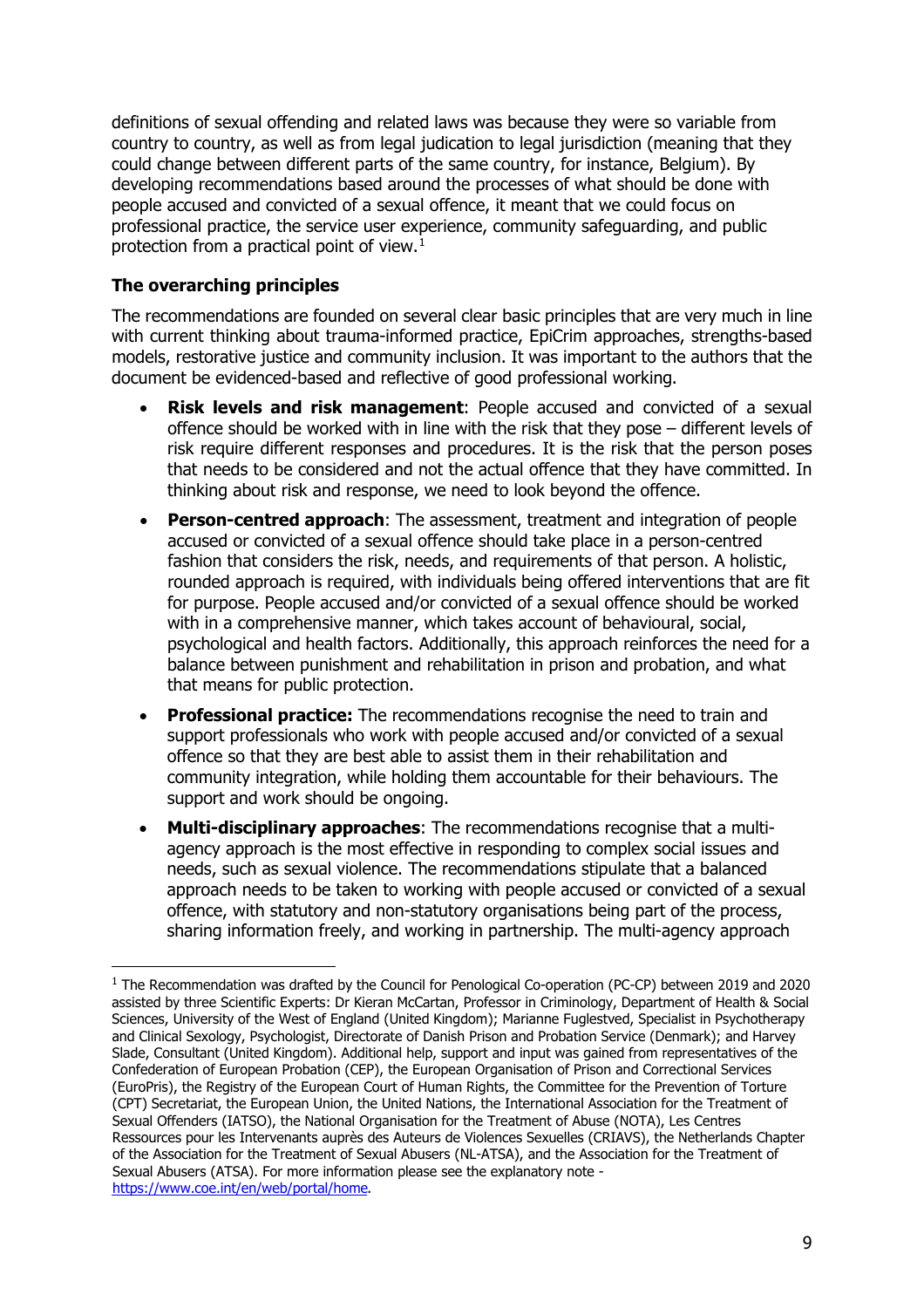also raises questions of ownership, responsibility, data sharing and enforcement which can differ across agencies within the same country and/or jurisdictions, as well as across countries and jurisdictions.

• **Evidence-based practice**: The recommendations emphasise the importance of evidencing good practice and using established, as well as emerging, research evidence. This is particularly important in the assessment of people accused and/or convicted of a sexual offence in determining their risk level and the resultant treatment programme or intervention. It was decided that clear, standardised evidence-based assessment tools and treatment techniques are the most advantageous in terms of successful integration. It is important to state that the role of the recommendations is to emphasise important practice rather than promote specific tools, treatments, or interventions.

#### **The core recommendations**

The Council of Europe document contains 34 recommendations across eight different sections that go into detail regarding good practice across the process of assessing, treating and reintegrating people convicted of a sexual offence. The explanatory notes accompanying the recommendations provide in-depth analysis and considerations for the individual recommendations and their implementation. In this paper, an overview of each of the eight sections is provided.

- **Risk and needs assessment**: This section states that all people accused or convicted of a sexual offence should receive a structured, evidence-based risk assessment, that it should be updated regularly, and that it should inform their treatment as well as reintegration. In cases where individuals have additional needs (i.e. mental health), these should be considered in line with the risk assessment, with appropriate tools and procedures used. Importantly, the recommendations state that all risk assessments should be undertaken by trained individuals and that they need to be impartial and evidence based in their execution.
- **Management, interventions, and treatment in prisons:** This section focuses on the need for risk assessments upon entry and exit to/from establishments, with thought being given to the individual needs of the person while incarcerated. The recommendations state that people accused or convicted of a sexual offence should not get additional restrictions or procedures based on their offence while in prison, but rather based on their need (i.e. segregation should only happen if the person is deemed vulnerable and not because they have committed a sexual offence). Individuals should be offered treatments, interventions and programmes that enhance their rehabilitation and promote desistance upon release. Staff should work with the individual in a positive and informed way that enables the individual to feel part of the process, and that they have some say in their rehabilitation. Prisons should be pro-social, engaged and rehabilitative.
- **Management, interventions and treatment under probation:** This section focuses on the need for probation to be engaged and able to work with people accused or convicted of a sexual offence in a pro-social strengths-based way that is supportive of community integration while in line with risk levels, protecting the public. Probation should always inform and support people by letting them know of their license conditions and when they change, reducing the likelihood of breach and recall. The recommendations also emphasise that probation staff need to create and own the sentence plan, that they need to make sure that the client understands and adheres to it, and that it is constantly reviewed and updated in terms of risk and the individual's social as well as psychological context. It is important to note that risk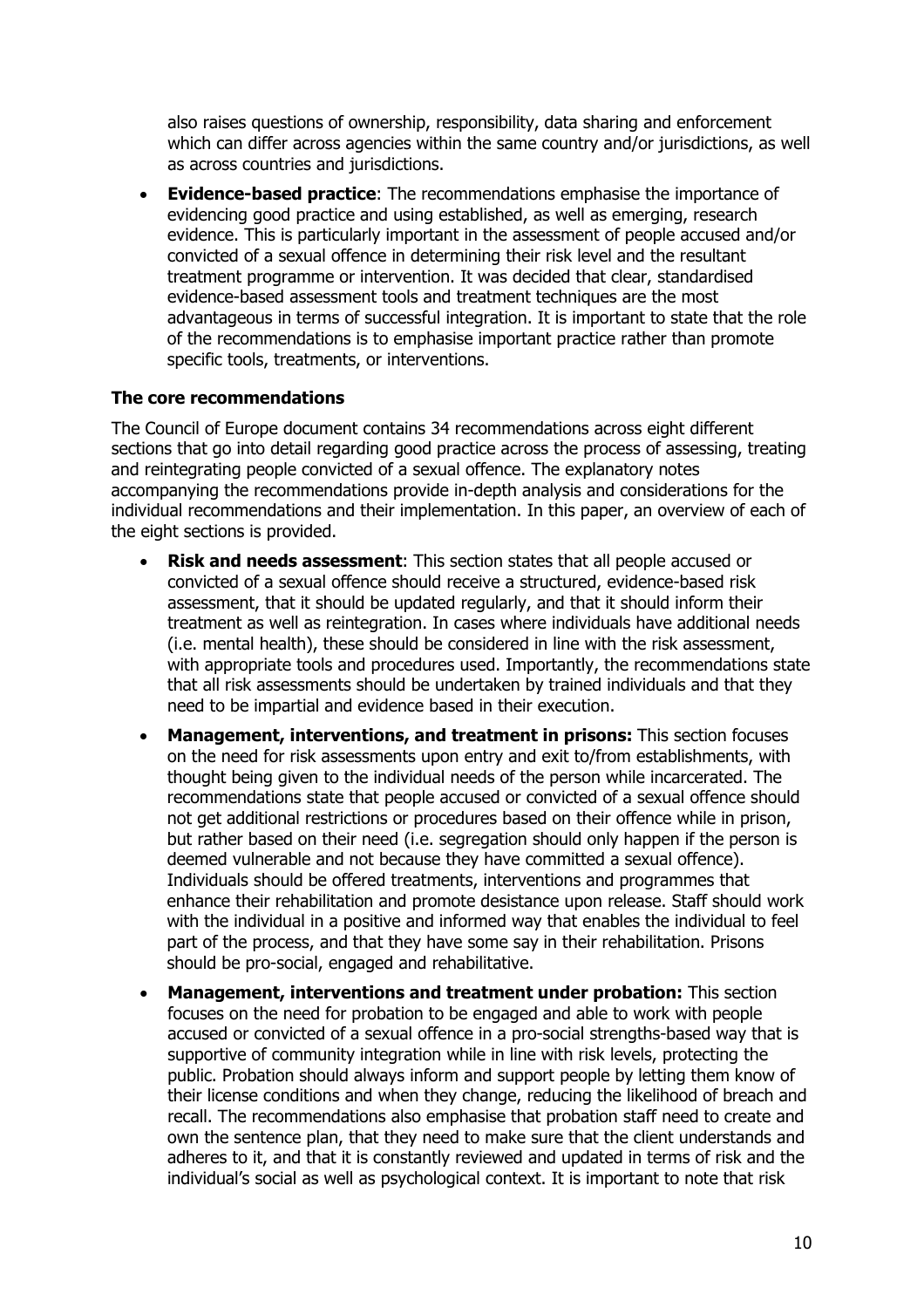management, especially in the community, is dynamic and that effective planning and response requires adaption. The recommendations also emphasise the importance of end of sentence planning, considering how probation stops working with clients, what they are informed of, and what is done with their information. Additionally, the recommendations emphasise the importance of third-party organisations and charities supporting individuals on license, while noting that these services should not assume the job of probation in risk management or community integration, but rather work to nuance and complement it.

- **Data collection, information sharing and work in partnership**: The focus of this section is the collection of necessary data in a safe, secure fashion that can be justified by the owning agency. The recommendations offer advice and insights into the careful collection, storage, transfer and destruction of personal and sensitive data. The challenges and requirements of data sharing between agencies in the same country and across countries are recognised, emphasising the importance of bilateral agreements.
- **Victims and community support**: This section discusses the importance of keeping the victim appropriately informed of what is happening with the person that offended against them and their progress, or not, through the system. It is suggested that restorative justice could be used, if done appropriately and with due consideration as well as the consent of all parties, in cases of sexual abuse and that it should be available to victims as an outcome. The recommendations also emphasise the importance of third-party organisations and charities in working with and supporting victims, but that these cannot and should not replace probation, merely parallel it.
- **Staff selection and training**: This section highlights the need for trained, informed and flexible staff that are aware of the challenges of working with people accused or convicted of a sexual offence and are supported by their organisation in doing so. The recommendations recognise the vicarious trauma, and potential stigma, that staff working with people convicted of a sexual offence face and how this can impact them professionally and personally. As well as training and providing staff with the relevant evidence and skills to do their jobs, employers need to support them psychologically and emotionally. Importantly, staff training should be ongoing, and staff should have access to the latest evidence-based theories, policies and practices.
- **Media and communications strategy:** This section emphasises the importance of a clear, informed media strategy around the release of people accused or convicted of a sexual offence, especially high-profile or high-risk cases. There is a need to work with the media in a proactive engaged manner.
- **Research, evaluation, and development**: This section highlights the importance of research and evaluation, stating that it is imperative that we use evidenced-based knowledge in our practice and that we generate new evidence to sustain and develop practice as well as policy. The recommendations enforce the importance of training, partnership and collaboration in the development as well as maintenance of rigorous fit for purpose research.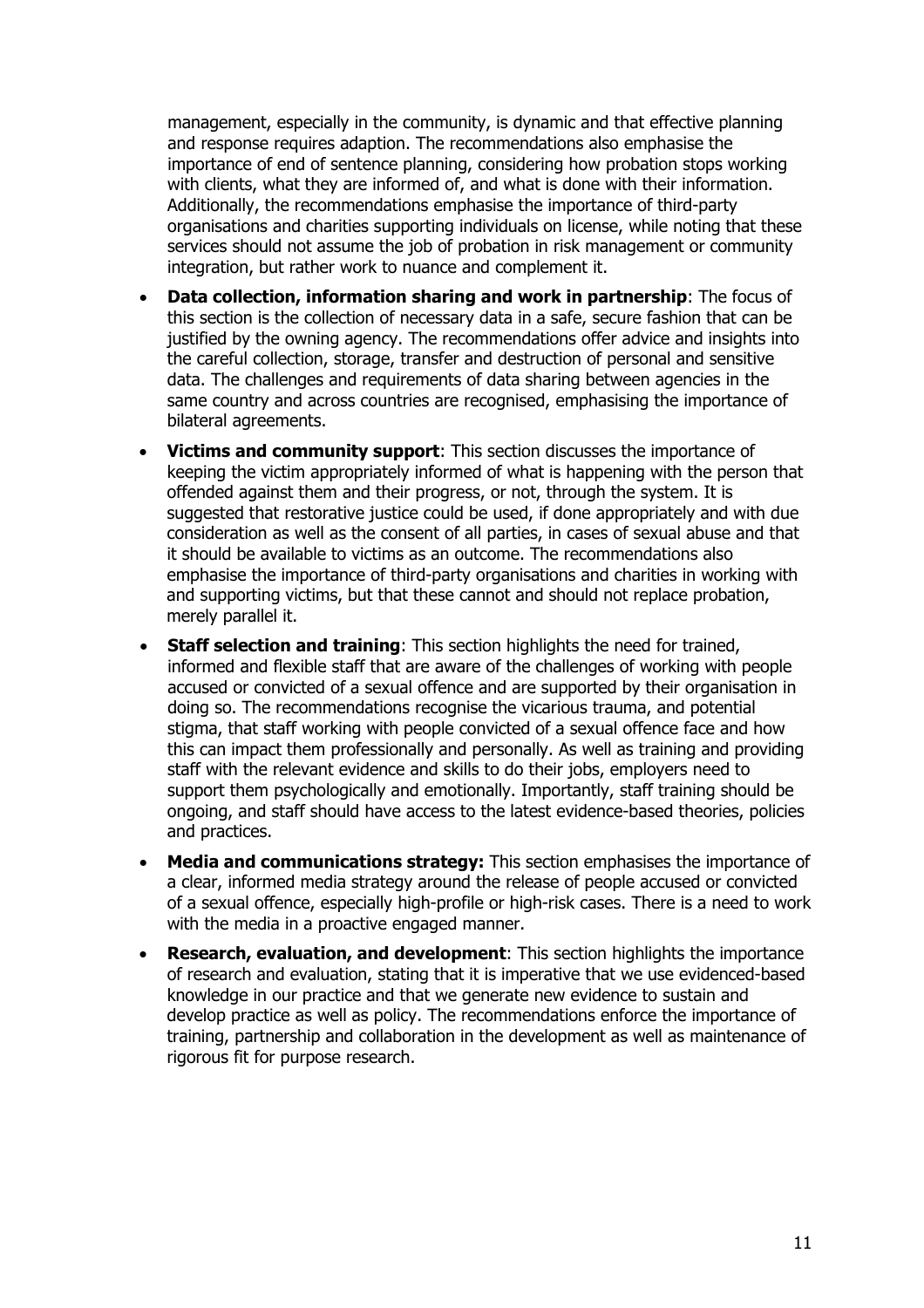### **Impact of the recommendations on the UK**

The recommendations from the Council of Europe emphasise the importance of developing good processes and practices in the assessment, treatment and management of people accused or convicted of a sexual offence, most of which the UK already adheres to. For example:

- the UK champions evidence-based practice, partnership working and robust data sharing conventions
- the UK are moving towards a more service user informed and trauma-informed service, with prisons moving towards a more rehabilitative culture and probation reconsidering, in the light of unification, the balance between accountability and support in risk management
- additionally, the use of public health approaches and person-first language is increasing across the UK in line with a resurgence in life course criminology and its links to harm reduction and desistance.

However, the UK needs to develop and do more work around the role of restorative justice when working with people accused or convicted of a sexual offence as well as continue to develop policy and practice linked to sexual abuse harm reduction processes.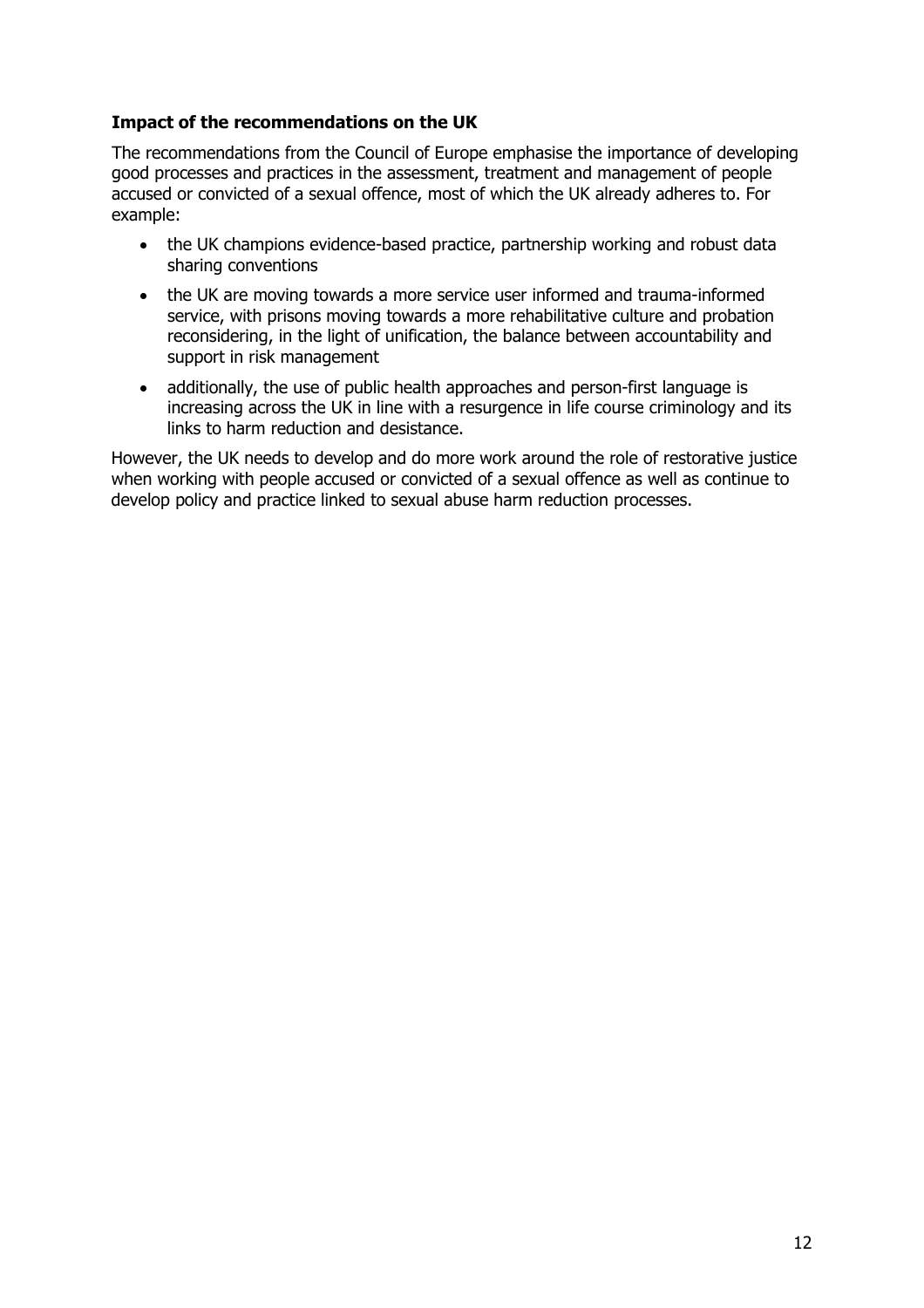## **3. Conclusion**

The way that we are thinking about policy and practice with people accused and convicted of a sexual offence is changing; it is becoming more health and life course informed, which in turn means that we need to adapt and develop our legislation. The Council of Europe thus wanted to develop recommendations that reflect these changes and emphasise good practice so that member countries can work towards parity.

As set out in this paper, the recommendations highlight the importance of a holistic, rounded, person-centred, multi-agency approach, with individuals being offered interventions that are fit for purpose. To support professional practice, the need for continual training and support for staff is also emphasised. Crucially, the adoption of a more evidence-informed and structured approach to managing people accused and/or convicted of a sexual offence will aid the prevention of first-time offending and reductions in recidivism, and provide the necessary risk management tools to improve, and maintain, public protection.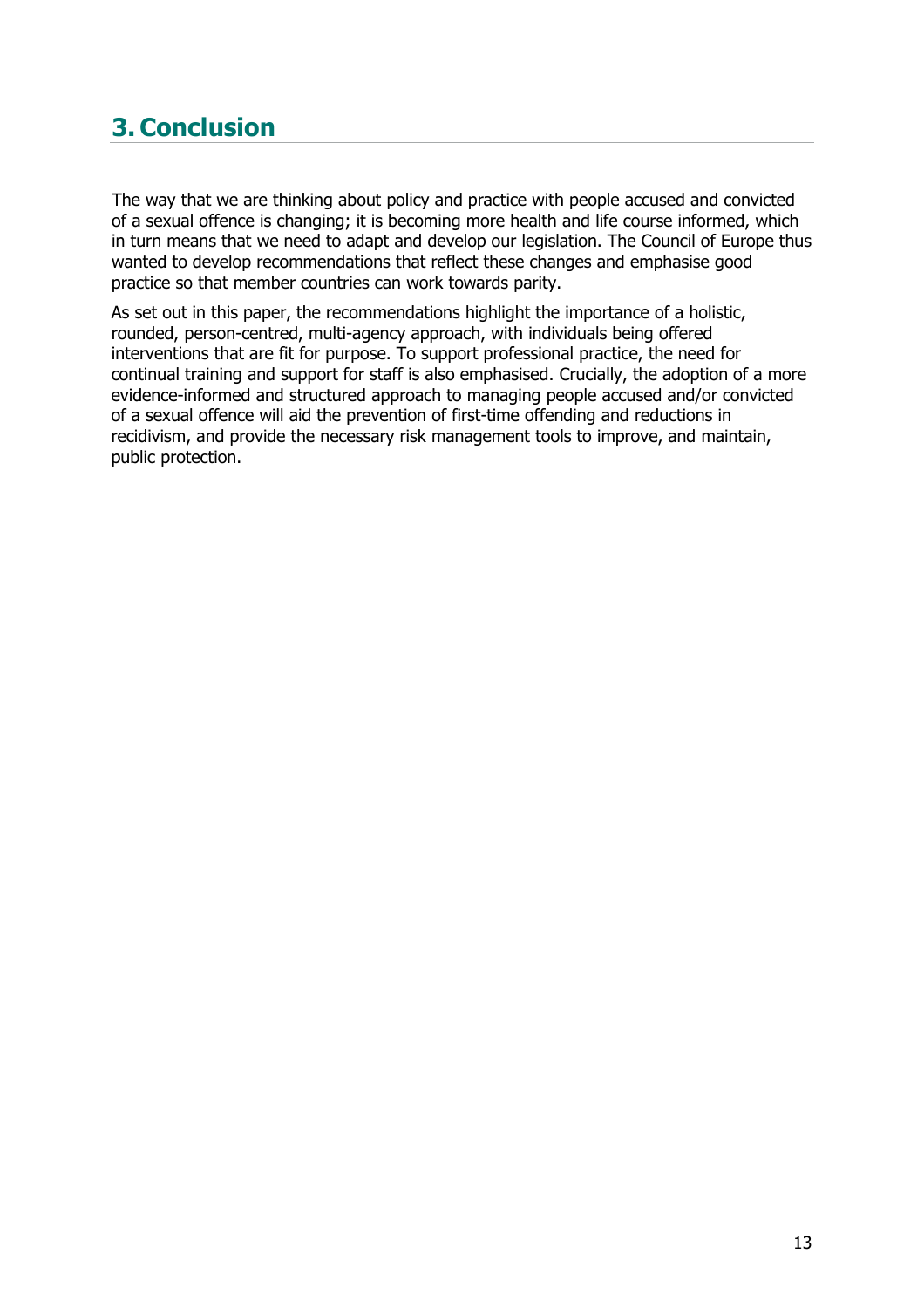### **References**

Akers, T. and Lanier, M. (2009). "'Epidemiological Criminology": Coming Full Circle', American journal of public health, 99, pp. 397–402.

Best, D., Hamilton, S., Hall, L. and Bartels, L. (2021). 'Justice capital: A model for reconciling structural and agentic determinants of desistance', Probation Journal, 68(2), pp. 206-223.

Blagden, N., Winder, B., Hocken, K., Lievesley, R., Banyard, P. and Elliott, H. (2019). Sexual Crime and the Experience of Imprisonment. Palgrave Macmillian.

Committee for Penological Co-operation (2021). Working Group Meetings of the Council for Penological Co-operation (PC-CP). Council of Europe. Available at: [https://www.coe.int/en/web/prison/council-for-penological-co-operation/working-group](https://www.coe.int/en/web/prison/council-for-penological-co-operation/working-group-meetings)[meetings](https://www.coe.int/en/web/prison/council-for-penological-co-operation/working-group-meetings) (Accessed: 09 November 2021).

Council of Europe (2021). Council of Europe – who we are. Council of Europe. Available at: <https://www.coe.int/en/web/about-us/who-we-are?desktop=true> (Accessed: 09 November 2021).

Dworkin, E. R., Krahé, B. and Zinzow, H. (2021). 'The global prevalence of sexual assault: A systematic review of international research since 2010', Psychology of Violence, 11(5), pp. 497–508.

European commission (2020). Questions and Answers on the United Kingdom's withdrawal from the European Union on 31 January 2020. European Commission. Available at: [https://ec.europa.eu/commission/presscorner/detail/en/QANDA\\_20\\_104](https://ec.europa.eu/commission/presscorner/detail/en/QANDA_20_104) (Accessed: 09 November 2021).

Gannon, T. A., Olver, M. E., Mallion, J. S. and James, M. (2019). 'Does Specialized Psychological Treatment for Offending Reduce Recidivism? a Meta-Analysis Examining Staff and Program Variables as Predictors of Treatment Effectiveness', Clinical Psychology Review, 73. Available at: <https://doi.org/10.1016/j.cpr.2019.101752> (Accessed: 09 November 2021).

Harris, D.A. (2021). 'Desistance From Sexual Offending', Current Psychiatry Reports, 23(7). Available at: <https://doi.org/10.1007/s11920-020-01219-3> (Accessed: 09 November 2021).

Hennessy, E. (2017). 'Recovery capital: A systematic review of the literature', Addiction, Research and Theory, 25(5), pp. 349–360

HM Inspectorate of Probation (2019). Management and supervision of men convicted of sexual offences. A thematic inspection by HM Inspectorate of Probation and HM Inspectorate of Prisons. Manchester: HM Inspectorate of Probation.

Kemshall, H. (2021). Risk and Desistance: A Blended Approach to Risk Management. HM Inspectorate of Probation Academic Insights 2021/07.

Lainer, M. M. (2010). 'Epidemiological criminology (EpiCrim): Definition and application', Journal of Theoretical and Philosophical Criminology, 2(1), pp. 63–103.

Lanier, M. and Henry, S. (2010). *Essential criminology (3rd ed)*. Westview/Perseus Press.

Maruna, S. and Mann, R (2019). Reconciling Desistance and What Works. HM Inspectorate of Probation Academic Insights 2019/01.

McCartan, K. and Kemshall, H. (2021). 'Incorporating Quaternary Prevention: Understanding the Full Scope of Public Health Practices in Sexual Abuse Prevention', International Journal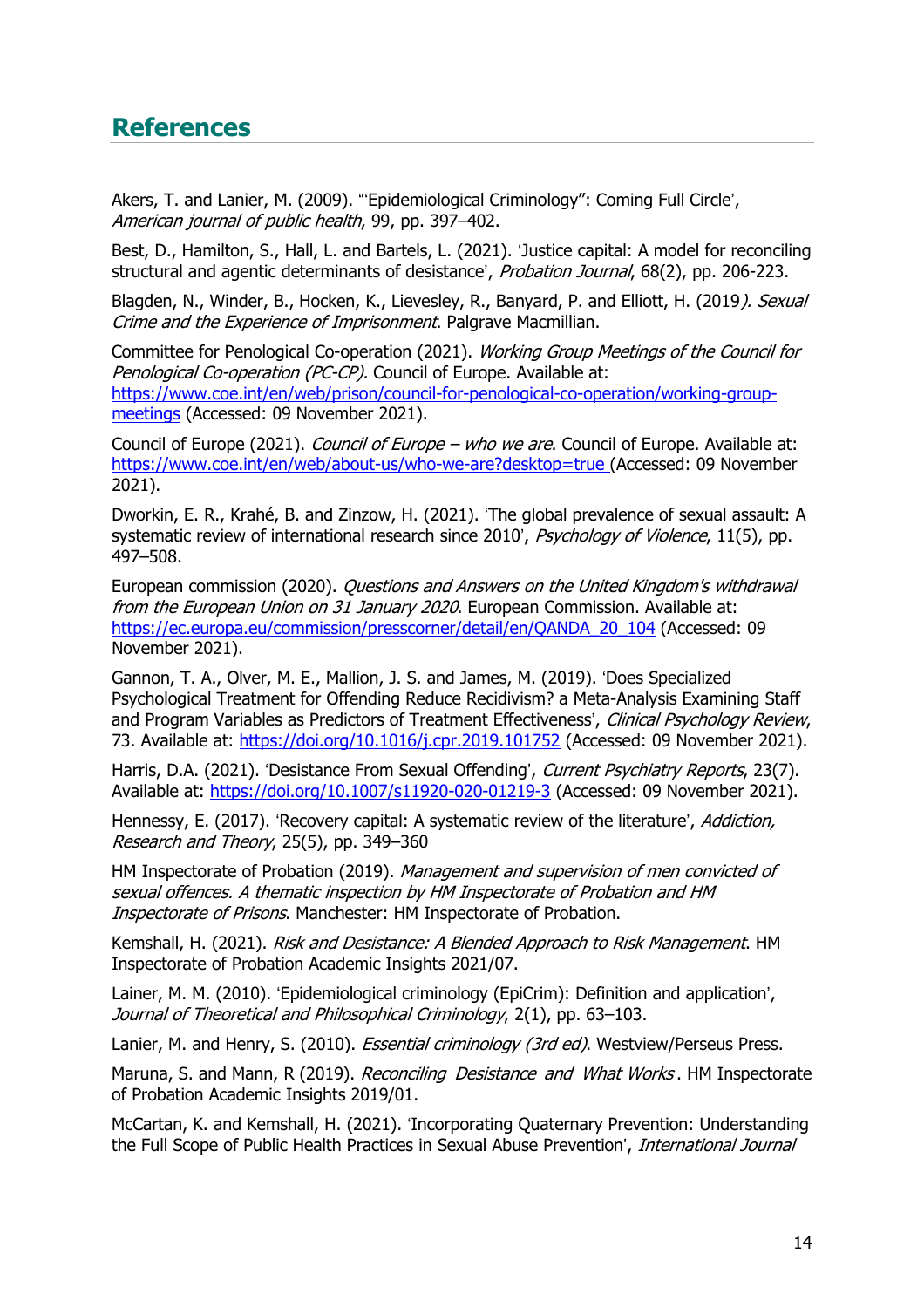of Offender Therapy and Comparative Criminology. Available at: <https://doi.org/10.1177/0306624X211049204> (Accessed: 09 November 2021).

McCartan, K., Uzieblo, K. and Smid, W.J. (2021). 'Professionals 'Understandings of and Attitudes to the Prevention of Sexual Abuse: An International Exploratory Study', International Journal of Offender Therapy and Comparative Criminology, 65(8), pp. 815- 831.

McCartan, K. F. (2020). Trauma-informed practice. HM Inspectorate of Probation Academic Insights 2020/06.

McCartan, K. and Kemshall, H. (2020). 'The potential role of recovery capital in stopping sexual offending: Lessons from circles of support and accountability to enrich practice', *Irish* Probation Journal, 17, pp. 87-106

McCartan, K.F. and Richards, K. (2021). 'The Integration of People Convicted of a Sexual Offence Into the Community and Their (Risk) Management', Current Psychiatry Reports, 23(52). Available at: <https://doi.org/10.1007/s11920-021-01258-4> (Accessed: 09 November 2021).

Proulx, J., Cortoni, F., Craig, L. A. and Latourneau, E. (2020). The Wiley handbook of what works with sexual offenders: contemporary perspectives in theory, assessment, treatment, and prevention. Wiley: London.

Wong, K. and Horan, R. (2021). Needs assessment: risk, desistance, and engagement. HM Inspectorate of Probation Academic Insights 2021/03.

World Health Organisation (2021). *Violence against women*. World Health Organisation. Available at: <https://www.who.int/news-room/fact-sheets/detail/violence-against-women> (Accessed: 09 November 2021).